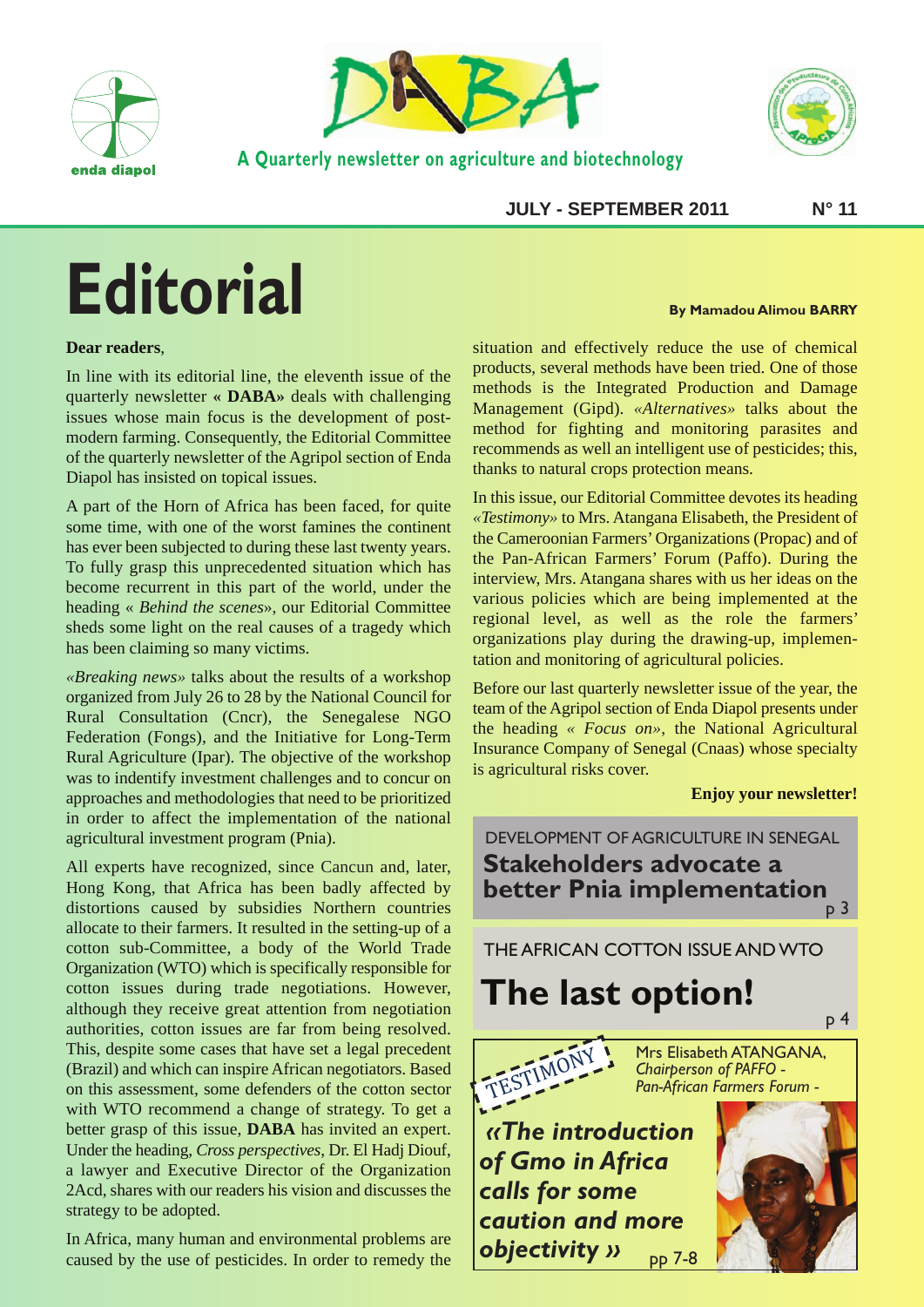# BEHIND THE SCENES

## FAMINE IN EASTERN AFRICA **Real-life case of climate change consequence**

*Displaced populations, sick and emaciated children; are the alarmist forecasts on climate change effects in Africa becoming a reality? This is the question experts are asking today in relation to the famine which is raging in the Horn of Africa. According to the UN, this emergency requires for the time being, USD 1.4 billion worth of additional help.*



29.000 dead children, 500.000 severely malnourished children and more than 12 million people from Somali, Djibouti, Ethiopia and Kenya on the brink of death! The Horn of Africa is indeed a sad case because of the unprecedented drought that has been occurring there. One of the worst droughts the region has faced in sixty (60) years, and which could be one consequence of climate change.

True, in this region, drought is not an isolated event insofar as it takes place in the area every 8 to 10 years. But the harshness of the current situation as well as its earliness makes it exceptional. It may then be due to climate change observed these last years. As a matter of fact, according to meteorological data from 1960 to 2006, yearly average temperatures have increased by 1°C in Kenya and by 1.3°C in Ethiopia, thus causing an increase in the frequency of warm days. Consequently, the current drought is caused by poor shortfalls recorded over the last ten (10) years. Even worse, no shower was recorded during the two last raining seasons. The «little» raining season, going from October to December, as well as the «major» raining season, which goes from March to June, have been completely dry periods, thus causing the death of

livestock and preventing any agricultural activity. It can be added to that the quasi structural vulnerability of the region where land yields are quite below the needs of populations.

If we add to that the risks of flooding expected when rain starts again along with their foreseeable consequences, namely the washing of soils and the loss of foodstuff stocks, etc., one should anticipate again a reduction of the region's capacity to meet its needs if the drought cycle does not end. By the way, according to '*'Cultivating a better future''*, an Oxfam report published in May 2011, *« the climate effects and the latest drought periods around the world, herald a decline in cereal production and, therefore, an increase in agricultural prices*». For instance, in 2010, an unprecedented heat wave caused a 40% drop in wheat harvest in Russia, compelling the State to impose exports restrictions. Similarly, other extreme meteorological conditions like devastating flooding in Pakistan and Australia, drought in Brazil and torrential rains in Indonesia have pushed up world prices and disrupted national productions. Nevertheless, the consequences of the incidents in these areas have been less devastating because of the effectiveness of emergency actions by concerned States; which is not obviously the case in Africa.

Due to this global uncertainty, it is urgent to invest in populations' adjustment to climate change; this in order to further prepare them so that they can meet extreme meteorological phenomena whose recurrence and unforeseeable consequences will keep increasing.

**Marina Isabelle G. BAMBARA**

**D A B A** *A Quarterly newsletter on agriculture and biotechnology.* **Director of publication: Moussa MBAYE**

**Coordonnator: Mamadou Alimou BARRY Redaction Team: Mamadou Alimou BARRY - Abdoulaye KONE - Wêdémi Karine Raïssa OUEDRAOGO - Marina Isabelle G BAMBARA - Claire DUBROCA - Miriame KEITA - Moussa TALL**

**Layout: Noma Camara**

**Contacts : ENDA DIAPOL, Sicap Sacré Coeur Transition 4, villa n° 8773 - B.P. : 7329 - Dakar - SENEGAL Tel. : (221) 33 825 36 20 - Fax : (221) 33 825 36 32 - E-mail : agripol@endadiapol.org - Web: http://www.endadiapol.org**

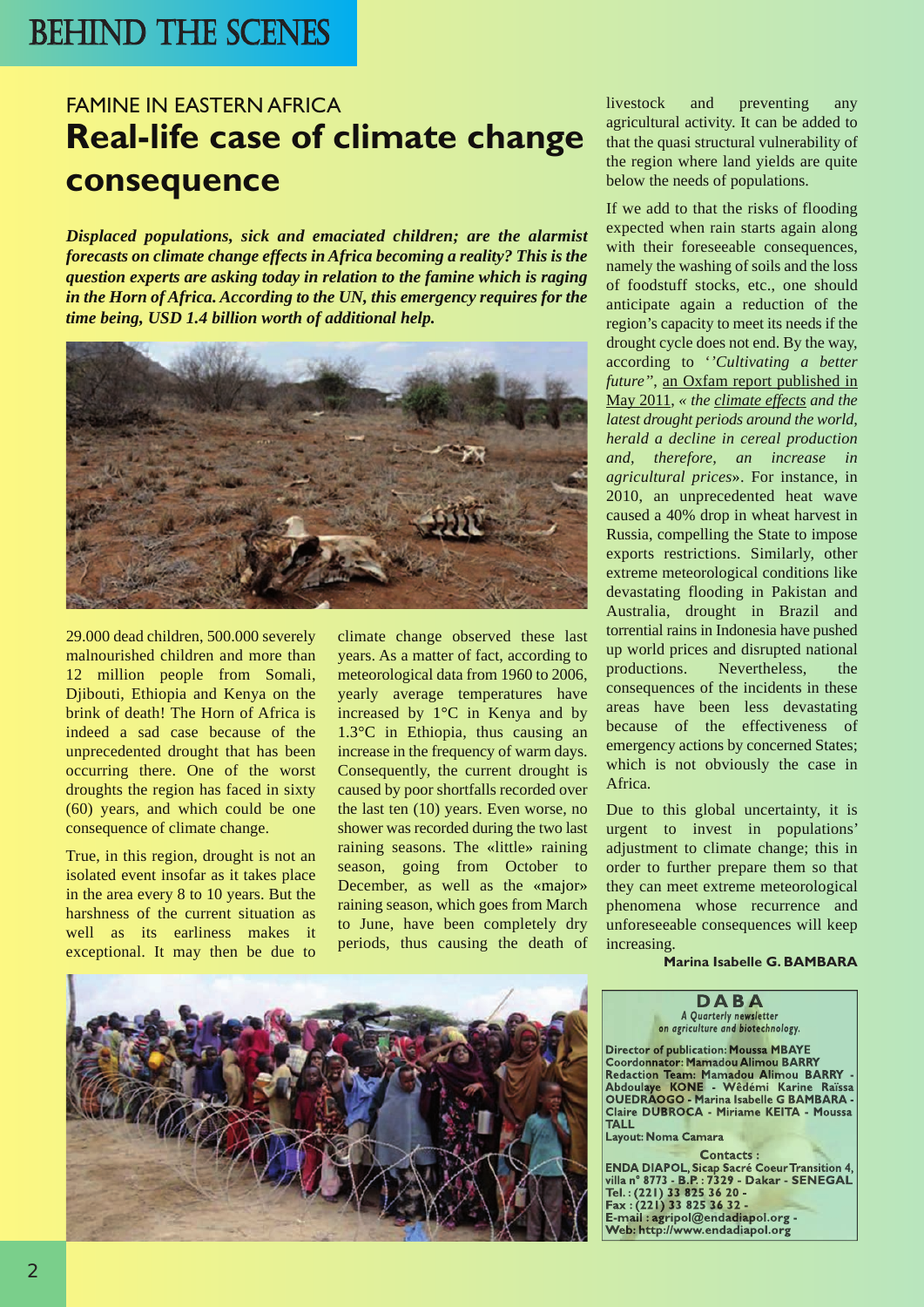#### DEVELOPMENT OF AGRICULTURE IN SENEGAL

# **Stakeholders advocate a better Pnia implementation**

*From July 26 to 28, Dakar hosted a national workshop on agricultural investment in Senegal. It was attended by actors of the National Council for Rural Consultation (Cncr), the Senegalese NGO Federation (Fongs), the Initiative for Long-Term Rural Agriculture (Pnia) and Action Aid. It dealt mainly with the implementation of Pnia measures.*



How can investment be better targeted in farming to enable them have a real trigger effect on the development of family farming? This is the major concern the actors of the National Council for Rural Consultation (Cncr), the Senegalese NGO Federation (Fongs), the Initiative for Long-Term Rural Agriculture (Pnia) and Action Aid were called to ponder. It happened during a workshop that took place from July 26 to 28 at the Hotel Ndiambour in Dakar, Senegal.

Its main objective was to identify investment challenges and concur on approaches that need to be prioritized in order to have an impact on measures relating to the implementation of the Long-Term Rural Agriculture (Pnia). The participants discussed the program's actions and debated ways needed to direct the program's implementation towards

three directions which resulted from farmers' debates: a real support to family farms and women; a secured access of family farms to land and natural resources preservation. In order to succeed, they had to take into account the following: first, the identification of political instruments capable of ensuring sustainable investment concerning family farms, second, the creation of a strategy that gives priority to consultations between stakeholders during the implementation, monitoring and evaluation of the Long-Term Rural Agriculture (Pnia) program; and

third the approach to be adopted in order to ensure cohesion between the measures of agricultural policy defined in the Pnia, and other policies concerning the sectors of rural development, agro-industry, trade and industrial policies, etc.

At the end of the deliberations, participants made a number of proposals aiming at affecting the implementation of Pnia in favour of family farms, and particularly for the sake of women. They identified opportunities for exchange and dialogue between various stakeholders in order to further the debates concerning strategies to be implemented for solving the main strategic challenges family farms (Eaf) are confronted with. Finally, participants set up an action plan for a better monitoring of the Detailed Program for African Agriculture (PDDAA), which is the continent-wide counterpart of Pnia.

Fifty persons attended the workshop. Some were from the public or private sector; others represented Ministries involved in rural development, civil society, the parliament, media, academia, etc.

**Abdoulaye KONÉ**

*The approach to be adopted in order to ensure cohesion between the measures of agricultural policy defined in the Pnia, and other policies concerning the sectors of rural development.*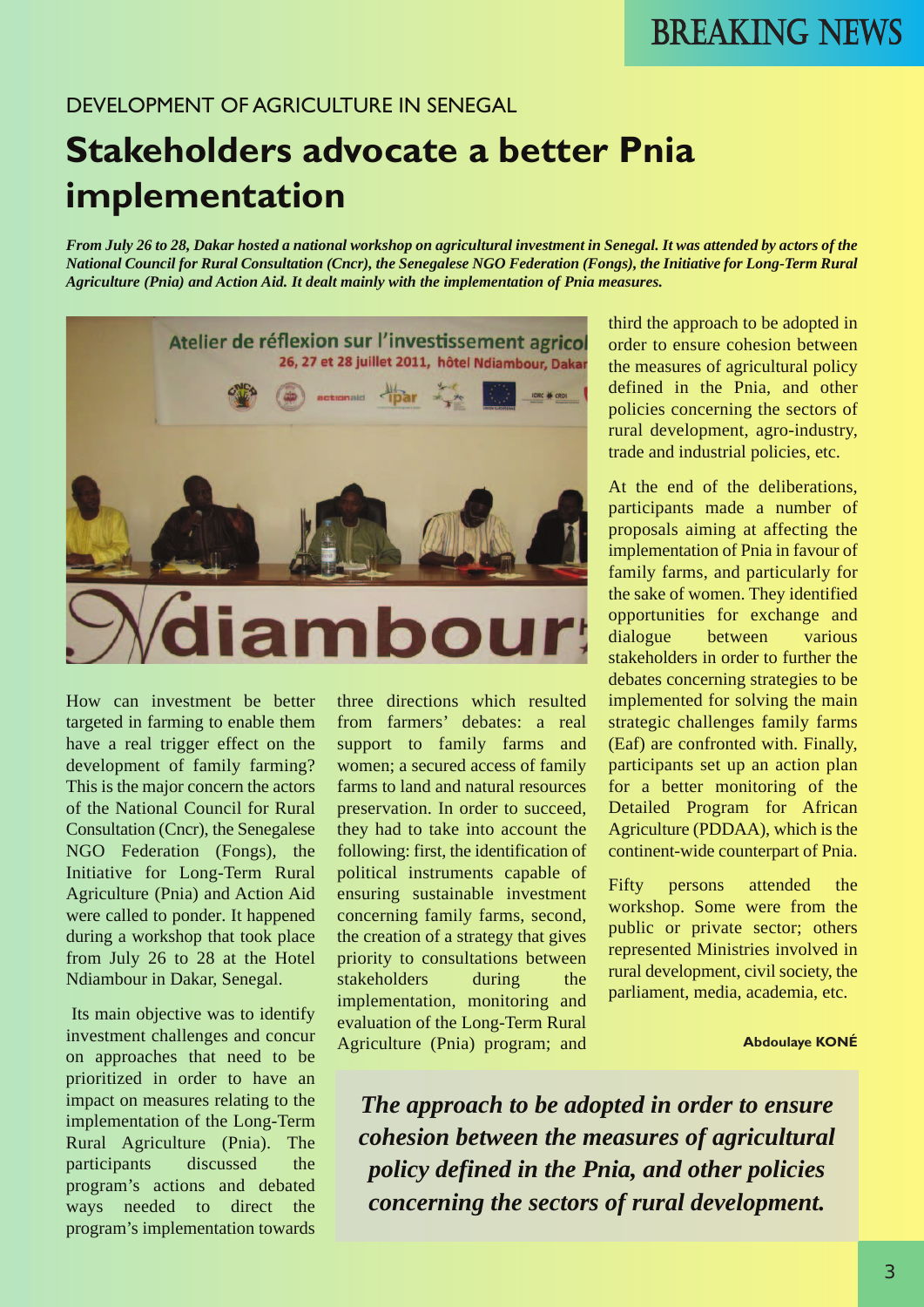### **Cross-perspectives**

#### THE AFRICAN COTTON ISSUE AND WTO

# **The last option!**

*The Cancun summit partially revealed the discrepancies produced by subsidies Northern countries allocate to their farmers. Despite a will demonstrated by WTO to solve once for all this injustice, the African cotton issue has not yet reached its outcome; this, despite many strategies implemented by its defenders. Based on the above facts, changing course has become a must. Let's look at a decade of unfruitful negotiations and new ways to explore for future promising meetings.*

Ever since African countries started making a connection between the problems of the cotton sector, the fall in the price of cotton at the international level, and American subsidies, they have been looking for a way to solve this problem. After many negotiations, the decision of giving priority to a sector-based Initiative, instead of submitting a case to the Trade Conflict Resolution Tribunal (Ord) was taken in 2003. This initiative had its merits and shortcomings. Its major merit was the introduction of the African cotton issue to WTO.

*WTO has not planned any compensation outside its settlement system, while African countries have not issued any complaint.*

Its main shortcoming was the fact that it excluded the possibility of a conflict with the United States of America. Since then, the issue has been dragging on. Current circumstances do not offer any option other than litigation to African countries.

#### **The languishing African Cotton Issue with WTO**

As part of their sector-based Initiative, African countries have mainly studied four options with WTO. These failed for various reasons:

- 1. They asked to be compensated for in order to deal with the emergency situation prevailing in the sector on the continent. It was not conclusive insofar as WTO has not planned any compensation outside its settlement system, while African countries have not issued any complaint.
- 2. They also requested a special status for their cotton to get a preferential treatment in terms of market access. But it was soon noticed that this approach



by **Dr El Hadji A. DIOUF,** *Executif Director of Agence Africaine pour le Commerce et le Développement (2ACD), Geneva – Swiss. E-mail : elhadjidiouf@2acd.org*

could not succeed. Indeed, within the framework of WTO, a special product relates to a defensive interest linked to the protection of a vulnerable sector. Thus, a special product is subjected to a system of preferential and differentiated treatment. It can only be applied in case the product in itself is not entitled to immediate competition on the international market; which is not the case as

*Africa could be seen as giving the impression of begging for something which was owed to her, by directing the Initiative towards the declared option of poverty reduction.*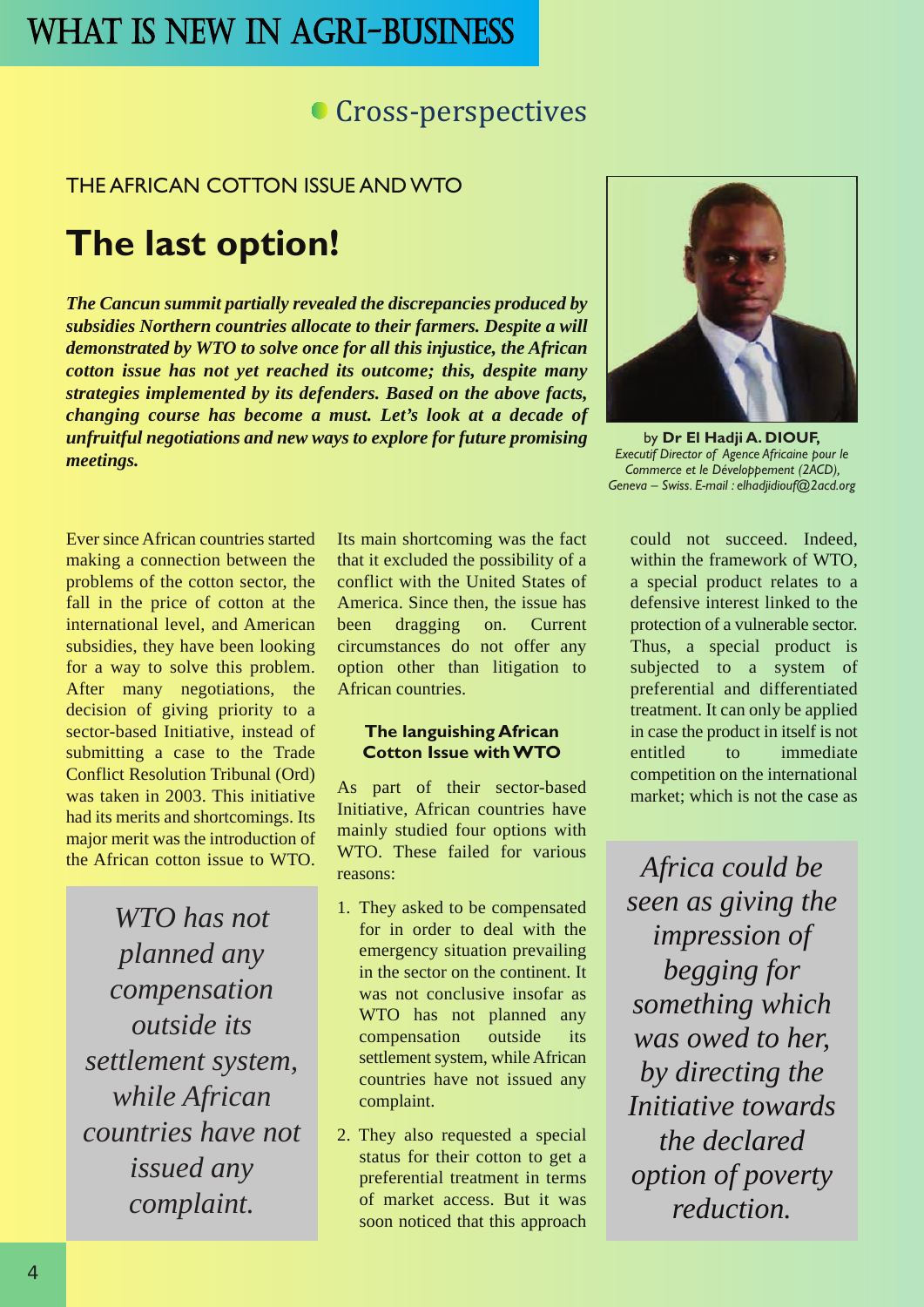far as African cotton is concerned.

- 3. They adopted, as a strategy, an association between trade (subsidies) and development (poverty reduction) issues with the hope of solving the issues within WTO. Yet, the latter soon declared themselves incompetent on aspects that deal with development. By directing the Initiative towards the declared option of poverty reduction, Africa could be seen as giving the impression of begging for something which was owed to her.
- 4. They made the exclusive choice of negotiation, instead of litigation approach admitted by the WTO system that could ensure positive results, as it happened with Brazil. The latter won the case against the United States of America in relation to the same issue. They found a trade agreement that suited both parties, excluding all the others. The WTO system allows that. This agreement is strictly private. The postponement of the application of retaliatory measures is an option offered to the winning party. It is in tune with the flexibility of crossed retaliation measures which aim at ensuring the settlement which suits the most its interests. Fair enough!

#### **Complaining to WTO as an ultimate option**

#### *Non extensible deadlines, an advantageous momentum*

The United States of America have planned a new Agricultural Law for 2012. Their agreement with Brazil is quite an encouraging one. This new law will greatly reduce their subsidies and its effects on international trade, including the

*Emerging countries like India, Brazil and China have been using the system effectively against their trade partners who would have protectionist tendencies.*

shares of the African market. It certainly will not be contentious. It will lead to the obsolescence of previous agricultural laws. Their effects do prevail even if the subject is outdated. Any African complaint would then be null and void and the arguments aimless. This will cancel any possibility for an African complaint against the United States of America in the specific field of cotton subsidies. If African countries were to lodge a complaint with Ord, it is extremely important they become aware of the fact that the preparation and action deadline allowed them in 2003 will have expired by 2012. They have to act right now or never!

#### *Recovering one's rights, by oneself or altogether: «the collective complaint» option*

African countries seem to think that a complaint against the United States of America would be unfriendly. Yet, enmity is not a characteristic of the WTO system in terms of complaint settlement. Since the Complaint Settlement Organ of WTO was established in 1995, the United States of America have lodged a complaint against the European Union 19 times; and so have the UE by 32 times. That has not affected at all the intensity of trade exchanges between the two countries. By the way, emerging countries like India, Brazil and China have been using the system effectively against their trade partners who would have protectionist tendencies. The latter are « fought» within WTO to compel them to further open their market and for better trade. Under the circumstances, a «collective action» would be beneficial to African countries. WTO's rules allow that by taking charge of a series of individual complaints, subsequently aggregated. It is an approach that has a major advantage of «diluting» the enmity towards the United States of America and dissipating any fear of individual retaliation.

#### *Wining a case with WTO. What next?*

Should African countries win the case against the United States of America, they could expect two things. First, the withdrawal of the contentious American agricultural law; second they would have the big privilege of seeing a past damage accepted and evaluated on this basis, as was the case for Brazil. This damage has been assessed to be USD 1.2 billion for the 2001/2010 period. This amount will not necessarily be paid to African countries. But this very assessment could be used as a negotiation instrument to determine retaliation measures. Better, even if the payment of compensation is not the rule under the WTO system, the existing agreement is about an amount of 143.3 million dollars to be disbursed every year by the United States of America to Brazil; which is a precedent that could well be applied to African countries.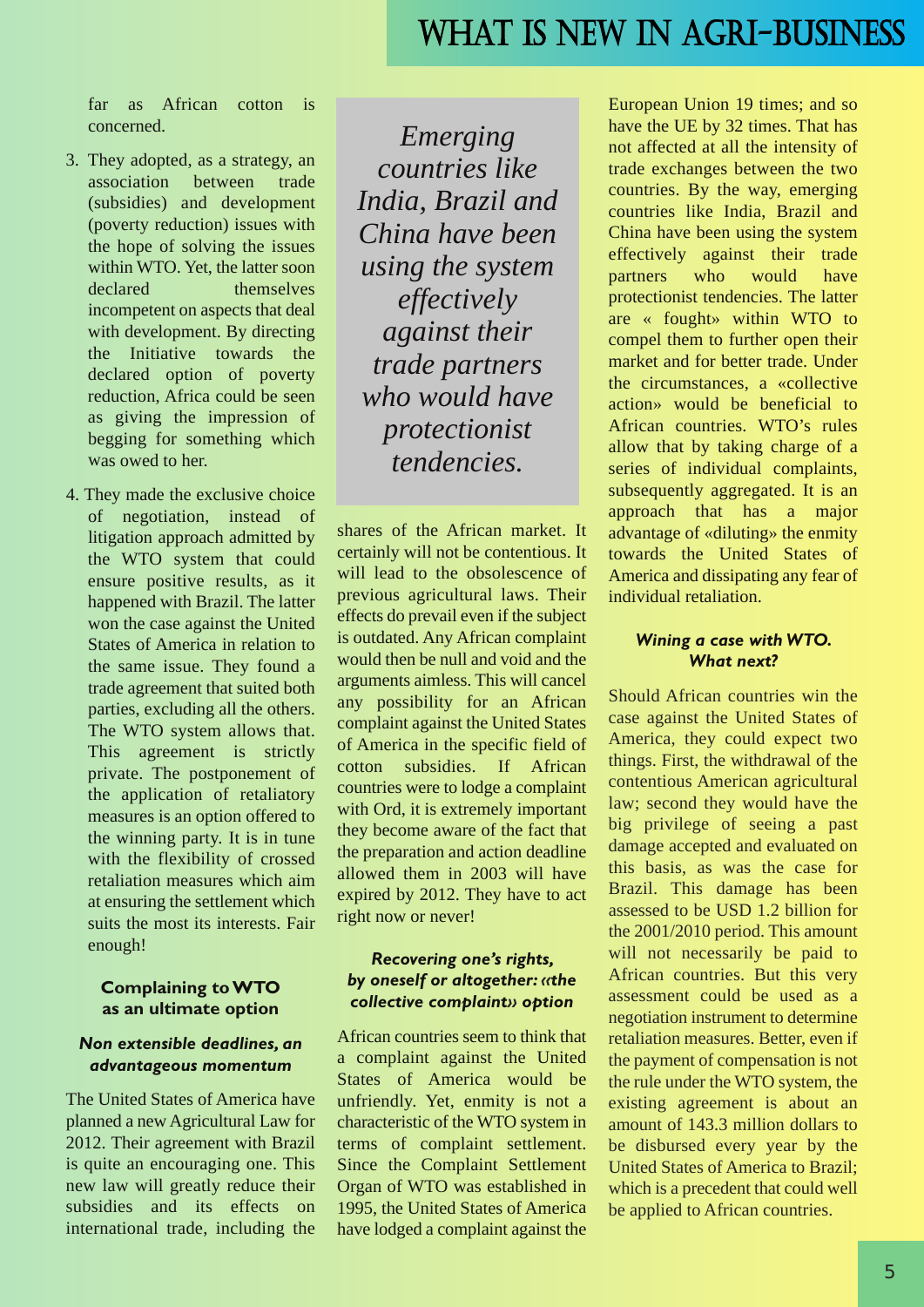### **Alternatives**

#### INTEGRATED PRODUCTION AND DAMAGE MANAGEMENT (GIPD)

# **An approach dedicated to a healthy and sustainable agriculture in Africa**

*Predators constitute a real «headache» for agricultural producers. Very often, their control requires several chemical treatments, thus increasing production cost. In view of the recurrence of parasitic attacks, it is crucial, beyond predators' destruction, to integrate the « prevention» component.* 



In view of the problem of predators, a new solution is being experimented with. It is the Integrated Production and Damage Management (Gipd). This approach aims at ensuring best parasite control. Developed in order to definitively solve the nagging issue of insects, the initiative aims at « *integrating appropriate measures to prevent the appearance of dangerous populations and maintaining the use of pesticides and other types of interventions at economically justified levels; this, by minimizing threats to human health and the environment»*.

According to the International Code of Good Practices for the distribution and of use pesticides, the objective of the integrated fight against predators is to secure a healthy agriculture that is mindful of agro-ecosystems. It gives priority to natural mechanisms against predators. That is why, in its implementation, the Gipd integrates the application of good agricultural

practices. It is based on four pillars.

The first consists in producing healthy crops. Indeed, a healthy plant is stronger and, consequently, better equipped to resist attacks by predators and diseases. It is also more productive. To succeed, several conditions must be met, namely the use of good

varieties, the improvement of soils, the management of water and the rotation of crops, among other things. The second consists in understanding and keeping natural enemies as beneficial insects. In fact, the so-called «*natural enemies*» are dangerous only to insects that attack plants. That is why they are called the «*producer's friends*». So producers must, through regular observation of agroecosystems, identify natural enemies and their role, and avoid using toxic pesticides that can destroy them and exacerbate problems connected to predators. The third pillar consists in regular observation of fields. According to the Gipd approach, producers manage their crops on the basis of information on the current situation of fields. The so-called «calendar treatments» for the control of predators are not authorized. Producers must check the conditions of fields, particularly the soil, plants and predators, at least once a week;

this, in order to react at the right moment through the picking up of eggs and the destruction of infected plants for instance. The last pillar consists in seeing that the producer knows well all his fields. As a matter of fact, family farmers with a good knowledge of Gipd are not only capable of improving their agricultural practices thanks to experimentations, but are also capable of passing on their knowledge to other producers.

Furthermore, the Gipd approach contributes to capacity building for extension workers and producers on practices conducive to yields improvement and environmental protection. It encourages the use of organic matter instead of synthetic chemical pesticides. Within the framework of the sub-regional program of Gipd which has covered eight West African countries since 2001, producers are trained through Farmers School Fields (CEP) on sustainable techniques for largescale agricultural production.

Finally, Gipd constitutes an alternative to the use of pesticides which is often, a source of human poisoning in case of misuse. It aims at promoting the biological fight against predators and at improving soil fertility while preserving crops profitability. Therefore, Gipd can be considered as a stepping stone to a sustainable and equitable agriculture in Africa.

**Wêdémi Karine Raïssa OUEDRAOGO**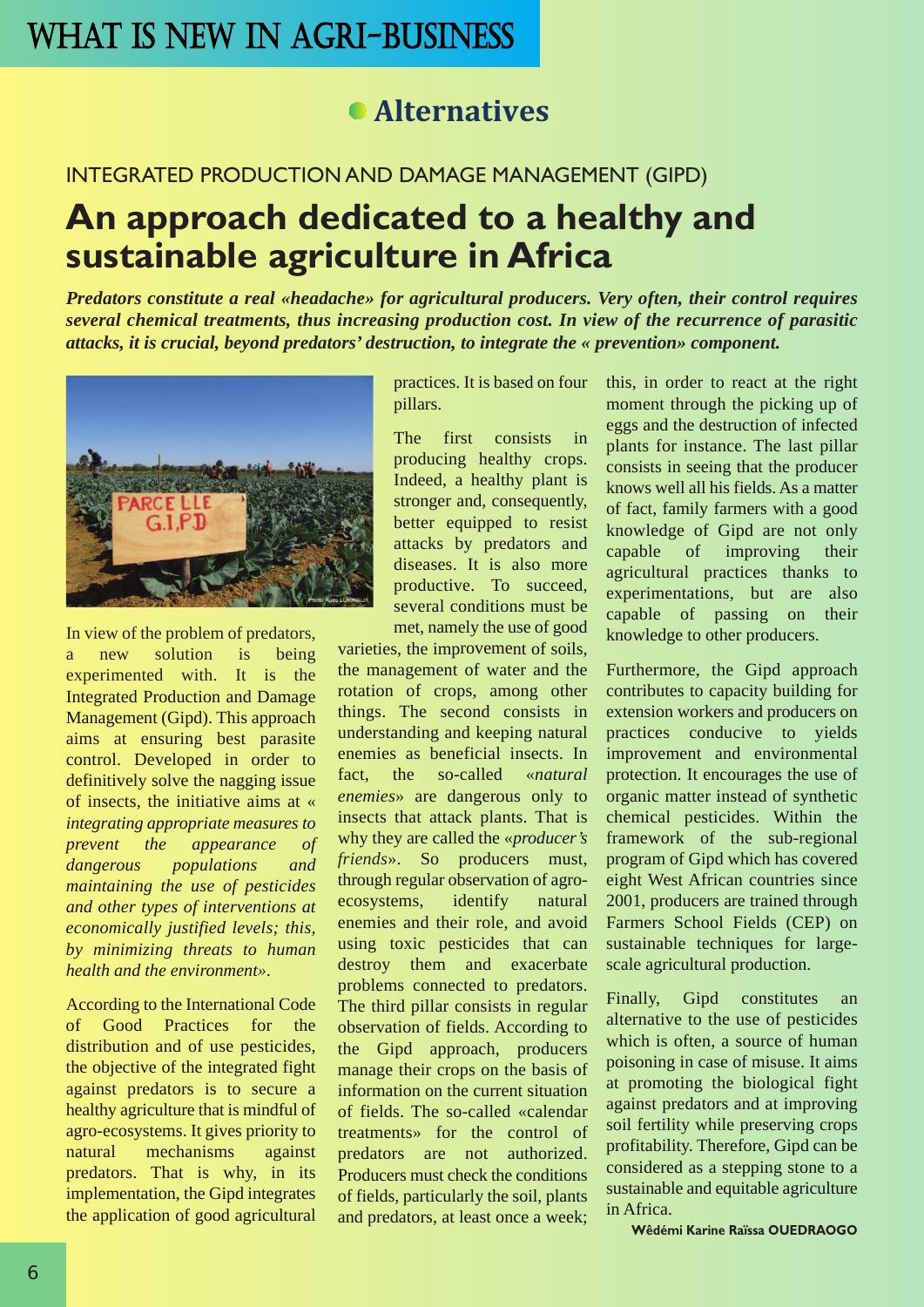TESTIMONY Mrs Elisabeth ATANGANA, *Chairperson of PAFFO: - Pan-African Farmers Forum -*

# *«The introduction of Gmo in Africa calls for some caution and more objectivity»*

*Mrs Elisabeth Atangana is an agriculturalist whose specialty is pig and chicken farming. For over thirty years, she has devoted herself to development issues. In 1993, she founded the Chasaadd-M Vocational Training Centre for Farmers in Mfou. She is currently the Chairperson of the National Consultation of Farmers Organization of Cameroon (Cnop-Cam). As PAFFO's Chairperson, she has been leading since 1998 the structuring process of the Central African Farmers Movement, (Propac). In this issue, Daba is interviewing the elected Chairperson of Paffo.* 



#### **DABA: Can you tell us what has led to the creation of Paffo?**

**Mrs Elisabeth ATANGANA:** As you know, Paffo stands for Pan-African Farmers Organization. It has just been created thanks to the initiative of a group of West, Central, Eastern and Southern African regional farmers' organization leaders. Maghreb countries have also joined the initiative. It must be noted that the above-mentioned organizations were created at least three decades ago. Their objective is to help rural farmers become autonomous and seek together solutions for their members' needs, at local, national, regional and continental levels. But it is only in 2003 that they have decided to come together in order to exert maximum influence on decision-making processes; the objective being to harmonize their point of views and speak with one voice to have an impact on policies related to the farming sector; so that the living conditions in the rural world could be improved.

#### **What are the priorities of PAFFO?**

Paffo's priority is to serve as an intermediary in the implementation of African Union policies/programs for the farming and rural sector in relation to food security and sovereignty, quality and quantity of production, access to market, income and employment; all of this in rural producers' interests. Also, it is committed to building farmers' organizations (Ops) capacities, and influencing policies, strategies, programs and projects in relation to the farming and sustainable rural development sector. Finally, Paffo will work for the reinforcement of the strategic institutional capacities of Ops. In our opinion, this reinforcement should not be limited to the acquisition of operational, logistics, training and vocational structuring means of OPs. It must go farther in terms of in-depth identification of empowerment needs for farmers' organizations as institutions capable of providing proximity and sustainable socioeconomic services to grassroots people.

#### **How did Ops get involved in the drawing-up and implementation of the different farming policies initiated in the different regional groups?**

The participation of Farmer organizations in the drawing-up and implementation of the different policies and farming strategies initiated in the different regions is a crucial need. Participation had always existed even if its scale varied in relation to some regions. What must be noted though is the political will of regional organizations (Ceeac, Cemac, Ecowas, Waemu, Comesa) to bring in representatives of regional farmers organizations to different works in the framework of the detailed Program for Agricultural Development in Africa (Pddaa/Nepad). However, it is important to note that Ops should first work on the formulation of their propositions with the participation of all farmers. This participation requires significant resources which are not often available. Insufficient technical and financial resources continue to be a constraint for regional farmers' organizations as well as a challenge Paffo should meet.

#### **Agricultural policies of Waemu, Ecowas, Cemac, Ceeac as well as the detailed program of agricultural development of Nepad have not yet produced the expected results. What does Paffo intend to do to reverse this trend?**

Paffo is working on the drawing-up of its five-year strategic plan and various sector-based plans. But, already, through regional farmers' organizations, we have been able to identify a certain number of challenges that need to be met. Among them is the challenge of food security and sovereignty which is a major objective for African Ops. Consequently, we need to tackle the problems of small producers in relation to access to resources, production factors, land and market. We will address the issue of human